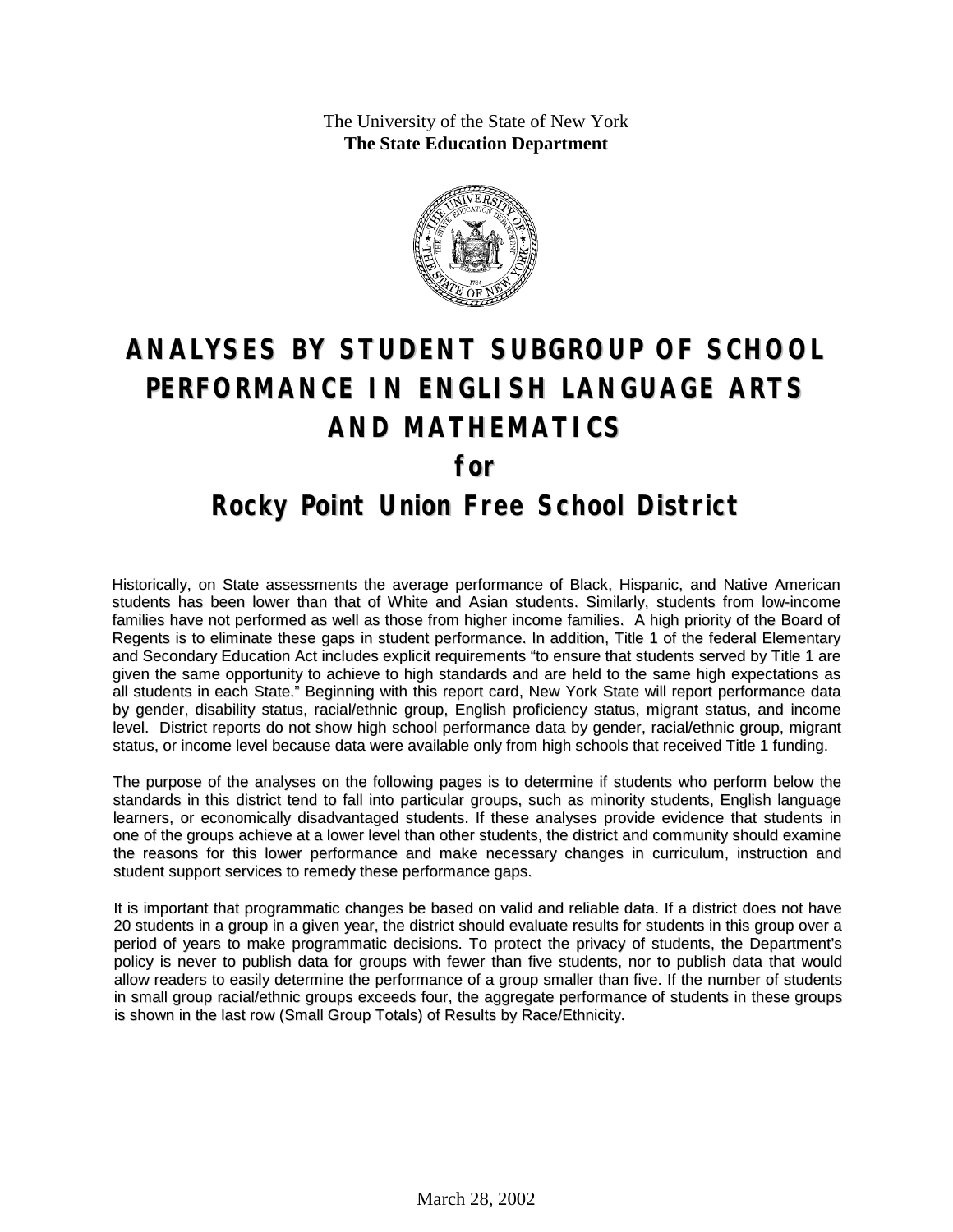# **Elementary English Language Arts**

A description of the performance levels and summary results for all general-education students and all students with disabilities can be found in the *Overview* of the New York State Report Card.

|                                          | <b>Counts of Students</b> |                   |                             |                |                       |                 |             |              |                  | <b>Percentages</b><br>of Tested |  |
|------------------------------------------|---------------------------|-------------------|-----------------------------|----------------|-----------------------|-----------------|-------------|--------------|------------------|---------------------------------|--|
| <b>Student Subgroup</b>                  |                           | <b>Not Tested</b> |                             |                |                       | <b>Students</b> |             |              |                  |                                 |  |
|                                          | <b>ALT</b>                | <b>ELL</b>        | No<br>Valid<br><b>Score</b> | Level<br>1     | Level<br>$\mathbf{2}$ | Level<br>3      | Level<br>4  | Total        | Level<br>$2 - 4$ | Level<br>$3 - 4$                |  |
| Results by Race/Ethnicity                |                           |                   |                             |                |                       |                 |             |              |                  |                                 |  |
| American Indian/Alaskan<br><b>Native</b> | $\mathbf 0$               | 0                 | 0                           | 0              | 0                     | 0               | 0           | 0            | 0%               | 0%                              |  |
| <b>Black</b>                             | $\mathbf 0$               | 0                 | $\mathbf 0$                 | $\mathbf 0$    | 0                     | $\mathbf 0$     | $\pmb{0}$   | 0            | 0%               | 0%                              |  |
| Hispanic                                 | $\mathbf 0$               | 0                 | $\mathbf 0$                 | $\pmb{0}$      | 0                     | $\mathbf 0$     | 0           | 0            | 0%               | 0%                              |  |
| Asian or Pacific Islander                | 0                         | 0                 | 0                           | 0              | 0                     | 0               | 0           | 0            | 0%               | 0%                              |  |
| White                                    | $\mathbf 0$               | $\overline{2}$    | $\overline{c}$              | 11             | 76                    | 151             | 53          | 291          | 96%              | 70%                             |  |
| Total                                    | $\mathbf 0$               | $\overline{2}$    | $\overline{2}$              | 11             | 76                    | 151             | 53          | 291          | 96%              | 70%                             |  |
| Small Group Totals (s)                   | 0                         | 0                 | 0                           | 0              | 0                     | $\mathbf 0$     | 0           | 0            | 0%               | 0%                              |  |
| Results by Gender                        |                           |                   |                             |                |                       |                 |             |              |                  |                                 |  |
| Female                                   | $\mathbf 0$               | 1                 | $\overline{2}$              | $\overline{2}$ | 30                    | 57              | 26          | 115          | 98%              | 72%                             |  |
| Male                                     | $\mathbf 0$               | $\mathbf{1}$      | $\pmb{0}$                   | 9              | 46                    | 94              | 27          | 176          | 95%              | 69%                             |  |
| Total                                    | $\mathbf 0$               | $\overline{2}$    | 2                           | 11             | 76                    | 151             | 53          | 291          | 96%              | 70%                             |  |
| Results by English Proficiency Status    |                           |                   |                             |                |                       |                 |             |              |                  |                                 |  |
| <b>English Proficient</b>                | $\mathbf 0$               | 0                 | $\overline{2}$              | $\mathbf s$    | $\mathbf s$           | ${\bf s}$       | s           | 290          | $\mathbf s$      | $\mathbf s$                     |  |
| <b>Limited English Proficient</b>        | $\mathbf 0$               | 2                 | $\pmb{0}$                   | s              | $\mathbf s$           | s               | $\mathbf s$ | $\mathbf{1}$ | $\mathbf s$      | s                               |  |
| Total                                    | $\mathbf 0$               | $\overline{2}$    | $\mathbf{2}$                | 11             | 76                    | 151             | 53          | 291          | 96%              | 70%                             |  |
| Results by Income Level                  |                           |                   |                             |                |                       |                 |             |              |                  |                                 |  |
| Economically<br>Disadvantaged            | $\mathbf 0$               | 0                 | $\mathbf 0$                 | $\pmb{0}$      | $\mathbf 0$           | 0               | 0           | 0            | 0%               | 0%                              |  |
| Not Disadvantaged                        | 0                         | $\overline{2}$    | $\overline{2}$              | 11             | 76                    | 151             | 53          | 291          | 96%              | 70%                             |  |
| Total                                    | $\mathbf 0$               | $\overline{2}$    | 2                           | 11             | 76                    | 151             | 53          | 291          | 96%              | 70%                             |  |
| <b>Results by Migrant Status</b>         |                           |                   |                             |                |                       |                 |             |              |                  |                                 |  |
| <b>Migrant Family</b>                    | 0                         | 0                 | $\mathbf 0$                 | $\mathbf 0$    | $\mathbf 0$           | $\mathbf 0$     | $\mathbf 0$ | $\mathbf 0$  | 0%               | 0%                              |  |
| Not Migrant Family                       | $\mathbf 0$               | $\overline{2}$    | $\mathbf{2}$                | 11             | 76                    | 151             | 53          | 291          | 96%              | 70%                             |  |
| Total                                    | $\mathbf 0$               | 2                 | $\overline{2}$              | 11             | 76                    | 151             | 53          | 291          | 96%              | 70%                             |  |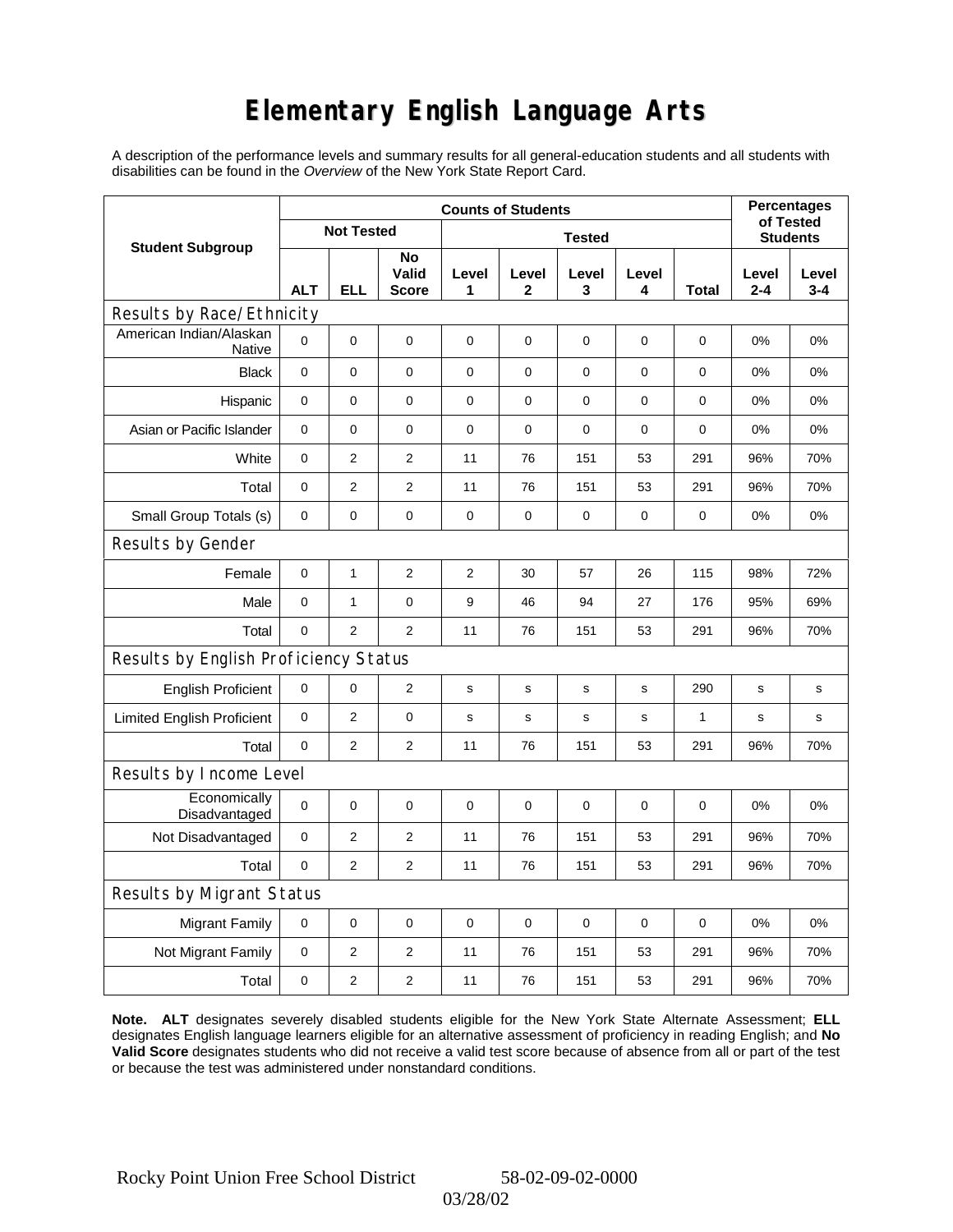# **Elementary Mathematics**

A description of the performance levels and summary results for all general-education students and all students with disabilities can be found in the *Overview* of the New York State Report Card.

|                                          | <b>Counts of Students</b> |                |                             |                |                       |             |             |              | <b>Percentages</b><br>of Tested |                  |
|------------------------------------------|---------------------------|----------------|-----------------------------|----------------|-----------------------|-------------|-------------|--------------|---------------------------------|------------------|
| <b>Student Subgroup</b>                  | <b>Not Tested</b>         |                |                             |                | <b>Students</b>       |             |             |              |                                 |                  |
|                                          | <b>ALT</b>                | <b>ELL</b>     | No<br>Valid<br><b>Score</b> | Level<br>1     | Level<br>$\mathbf{2}$ | Level<br>3  | Level<br>4  | <b>Total</b> | Level<br>$2 - 4$                | Level<br>$3 - 4$ |
| Results by Race/Ethnicity                |                           |                |                             |                |                       |             |             |              |                                 |                  |
| American Indian/Alaskan<br><b>Native</b> | 0                         | $\mathbf 0$    | $\pmb{0}$                   | $\mathbf 0$    | $\overline{0}$        | 0           | 0           | 0            | 0%                              | 0%               |
| <b>Black</b>                             | $\mathbf 0$               | $\overline{0}$ | $\mathbf 0$                 | $\mathbf 0$    | $\mathbf 0$           | 0           | $\mathbf 0$ | $\mathbf 0$  | 0%                              | 0%               |
| Hispanic                                 | 0                         | 0              | $\pmb{0}$                   | $\pmb{0}$      | $\mathbf 0$           | 0           | 0           | 0            | 0%                              | 0%               |
| Asian or Pacific Islander                | $\mathbf 0$               | 0              | 0                           | 0              | 0                     | 0           | $\mathbf 0$ | 0            | 0%                              | 0%               |
| White                                    | 0                         | 0              | $\pmb{0}$                   | $\overline{2}$ | 43                    | 173         | 77          | 295          | 99%                             | 85%              |
| Total                                    | $\mathbf 0$               | 0              | $\mathbf 0$                 | $\overline{2}$ | 43                    | 173         | 77          | 295          | 99%                             | 85%              |
| Small Group Totals (s)                   | 0                         | 0              | 0                           | 0              | 0                     | 0           | 0           | 0            | 0%                              | 0%               |
| Results by Gender                        |                           |                |                             |                |                       |             |             |              |                                 |                  |
| Female                                   | $\mathbf 0$               | 0              | $\pmb{0}$                   | $\overline{2}$ | 13                    | 64          | 39          | 118          | 98%                             | 87%              |
| Male                                     | $\mathbf 0$               | 0              | $\pmb{0}$                   | $\pmb{0}$      | 30                    | 109         | 38          | 177          | 100%                            | 83%              |
| Total                                    | 0                         | 0              | $\pmb{0}$                   | 2              | 43                    | 173         | 77          | 295          | 99%                             | 85%              |
| Results by English Proficiency Status    |                           |                |                             |                |                       |             |             |              |                                 |                  |
| <b>English Proficient</b>                | $\mathbf 0$               | 0              | $\pmb{0}$                   | s              | ${\tt S}$             | s           | $\mathbf S$ | 292          | s                               | s                |
| <b>Limited English Proficient</b>        | 0                         | 0              | $\pmb{0}$                   | $\mathbf s$    | $\mathbf s$           | $\mathbf s$ | $\mathbf s$ | 3            | s                               | s                |
| Total                                    | $\mathbf 0$               | $\mathbf 0$    | $\pmb{0}$                   | 2              | 43                    | 173         | 77          | 295          | 99%                             | 85%              |
| Results by Income Level                  |                           |                |                             |                |                       |             |             |              |                                 |                  |
| Economically<br>Disadvantaged            | $\mathbf 0$               | 0              | $\mathbf 0$                 | $\mathbf 0$    | 0                     | 0           | $\mathbf 0$ | 0            | 0%                              | 0%               |
| Not Disadvantaged                        | $\mathbf 0$               | 0              | $\pmb{0}$                   | $\overline{2}$ | 43                    | 173         | 77          | 295          | 99%                             | 85%              |
| Total                                    | 0                         | $\mathbf 0$    | $\mathbf 0$                 | $\overline{2}$ | 43                    | 173         | 77          | 295          | 99%                             | 85%              |
| Results by Migrant Status                |                           |                |                             |                |                       |             |             |              |                                 |                  |
| <b>Migrant Family</b>                    | $\mathbf 0$               | 0              | $\mathbf 0$                 | $\pmb{0}$      | $\mathbf 0$           | 0           | $\pmb{0}$   | 0            | 0%                              | 0%               |
| Not Migrant Family                       | 0                         | 0              | 0                           | $\overline{2}$ | 43                    | 173         | 77          | 295          | 99%                             | 85%              |
| Total                                    | 0                         | $\mathsf 0$    | 0                           | 2              | 43                    | 173         | 77          | 295          | 99%                             | 85%              |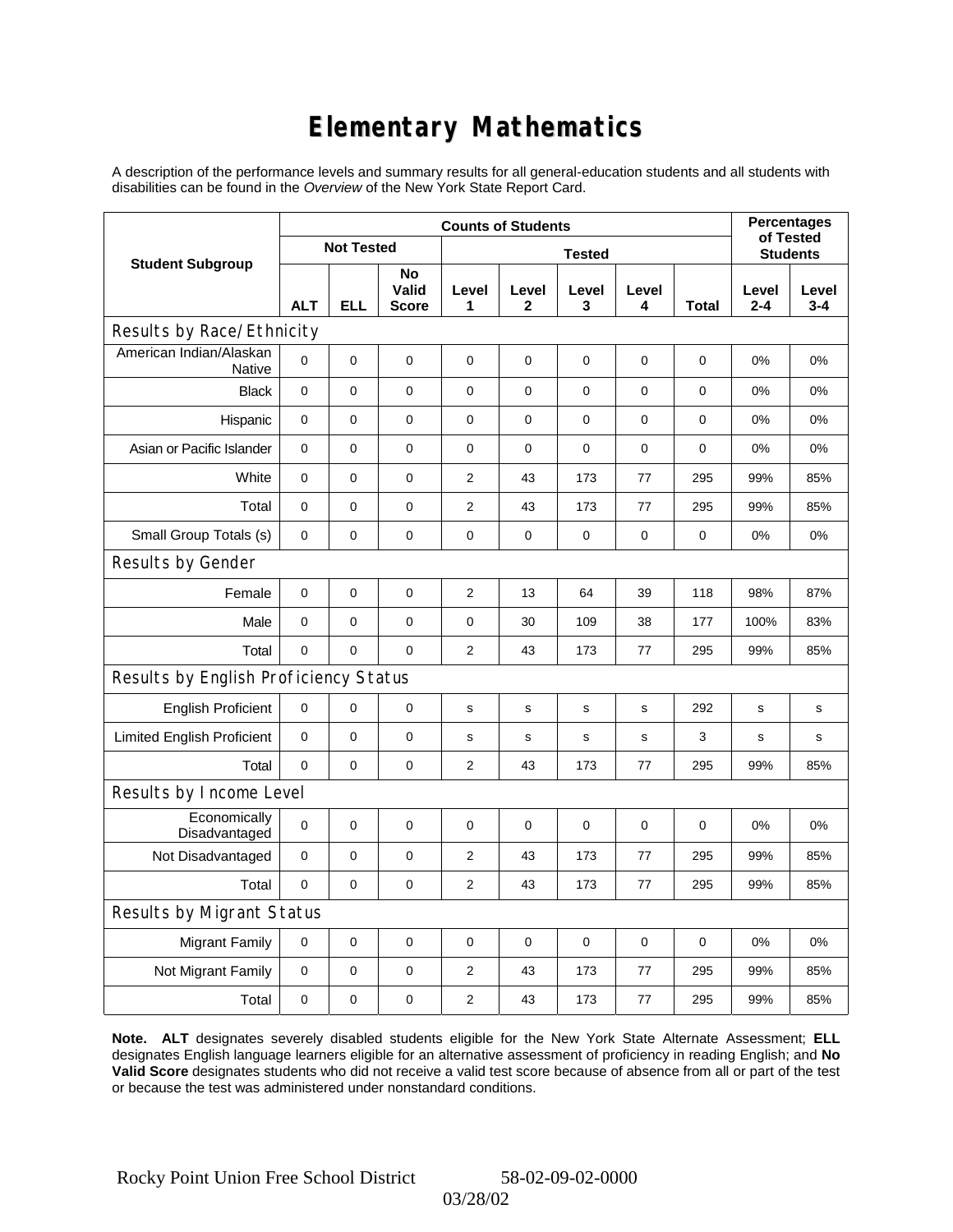### **Middle-Level English Language Arts**

A description of the performance levels and summary results for all general-education students and all students with disabilities can be found in the *Overview* of the New York State Report Card.

|                                       | <b>Counts of Students</b> |                |                             |                |                 |             |             |             | <b>Percentages</b><br>of Tested |                  |
|---------------------------------------|---------------------------|----------------|-----------------------------|----------------|-----------------|-------------|-------------|-------------|---------------------------------|------------------|
| <b>Student Subgroup</b>               | <b>Not Tested</b>         |                |                             |                | <b>Students</b> |             |             |             |                                 |                  |
|                                       | <b>ALT</b>                | <b>ELL</b>     | No<br>Valid<br><b>Score</b> | Level<br>1     | Level<br>2      | Level<br>3  | Level<br>4  | Total       | Level<br>2-4                    | Level<br>$3 - 4$ |
| Results by Race/Ethnicity             |                           |                |                             |                |                 |             |             |             |                                 |                  |
| American Indian/Alaskan<br>Native     | 0                         | $\mathbf 0$    | $\mathbf 0$                 | $\mathbf 0$    | $\mathbf 0$     | 0           | $\mathbf 0$ | $\mathbf 0$ | 0%                              | 0%               |
| <b>Black</b>                          | $\mathbf 0$               | 0              | $\mathbf 0$                 | s              | s               | s           | $\mathbf s$ | 4           | s                               | s                |
| Hispanic                              | 1                         | 3              | 0                           | 0              | 6               | 1           | 0           | 7           | 100%                            | 14%              |
| Asian or Pacific Islander             | $\mathbf{1}$              | $\mathbf{1}$   | 0                           | $\mathbf s$    | $\mathbf S$     | $\mathbf s$ | s           | 2           | $\mathbf s$                     | s                |
| White                                 | $\overline{2}$            | 0              | $\overline{4}$              | 9              | 92              | 108         | 25          | 234         | 96%                             | 57%              |
| Total                                 | 4                         | 4              | 4                           | 9              | 102             | 111         | 25          | 247         | 96%                             | 55%              |
| Small Group Totals (s)                | 1                         | 1              | 0                           | 0              | $\overline{4}$  | 2           | 0           | 6           | 100%                            | 33%              |
| Results by Gender                     |                           |                |                             |                |                 |             |             |             |                                 |                  |
| Female                                | $\mathbf{1}$              | $\overline{2}$ | 4                           | $\overline{2}$ | 46              | 56          | 16          | 120         | 98%                             | 60%              |
| Male                                  | 3                         | $\overline{2}$ | $\pmb{0}$                   | $\overline{7}$ | 56              | 55          | 9           | 127         | 94%                             | 50%              |
| Total                                 | 4                         | 4              | $\overline{4}$              | 9              | 102             | 111         | 25          | 247         | 96%                             | 55%              |
| Results by English Proficiency Status |                           |                |                             |                |                 |             |             |             |                                 |                  |
| <b>English Proficient</b>             | 3                         | 0              | $\overline{4}$              | 9              | 102             | 111         | 25          | 247         | 96%                             | 55%              |
| <b>Limited English Proficient</b>     | 1                         | 4              | 0                           | 0              | $\mathbf 0$     | 0           | 0           | 0           | 0%                              | 0%               |
| Total                                 | $\overline{4}$            | 4              | $\overline{4}$              | 9              | 102             | 111         | 25          | 247         | 96%                             | 55%              |
| Results by Income Level               |                           |                |                             |                |                 |             |             |             |                                 |                  |
| Economically<br>Disadvantaged         | 0                         | 1              | $\mathbf{1}$                | 3              | 13              | 7           | $\mathbf 0$ | 23          | 87%                             | 30%              |
| Not Disadvantaged                     | $\overline{4}$            | 3              | 3                           | 6              | 89              | 104         | 25          | 224         | 97%                             | 58%              |
| Total                                 | 4                         | 4              | 4                           | 9              | 102             | 111         | 25          | 247         | 96%                             | 55%              |
| Results by Migrant Status             |                           |                |                             |                |                 |             |             |             |                                 |                  |
| <b>Migrant Family</b>                 | 0                         | 0              | 0                           | 0              | $\mathbf 0$     | 0           | 0           | 0           | 0%                              | 0%               |
| Not Migrant Family                    | $\overline{4}$            | 4              | $\overline{4}$              | 9              | 102             | 111         | 25          | 247         | 96%                             | 55%              |
| Total                                 | 4                         | 4              | 4                           | 9              | 102             | 111         | 25          | 247         | 96%                             | 55%              |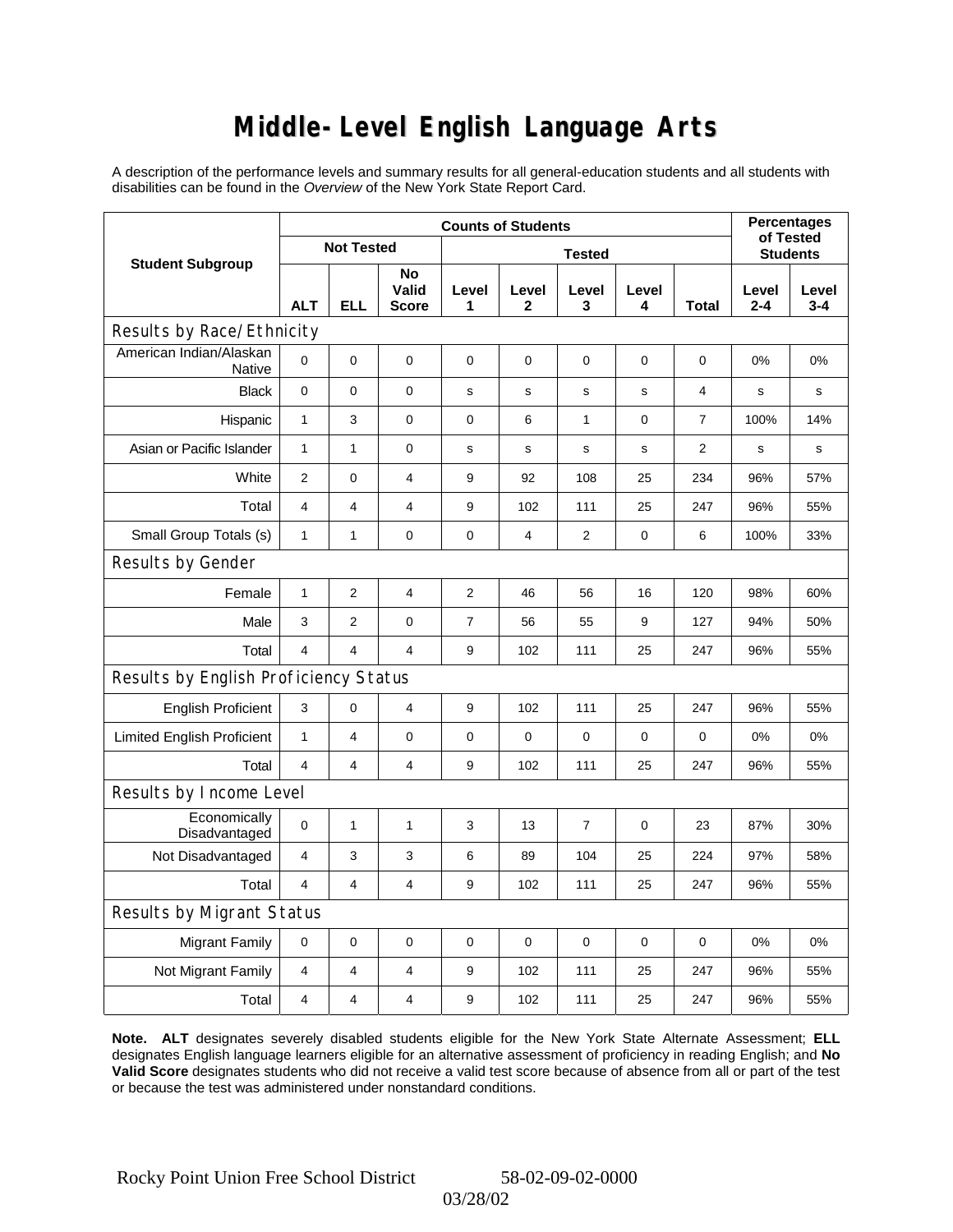### **Middle-Level Mathematics**

A description of the performance levels and summary results for all general-education students and all students with disabilities can be found in the *Overview* of the New York State Report Card.

|                                          | <b>Counts of Students</b> |                   |                             |               |                |            |                |              | <b>Percentages</b><br>of Tested |                  |
|------------------------------------------|---------------------------|-------------------|-----------------------------|---------------|----------------|------------|----------------|--------------|---------------------------------|------------------|
| <b>Student Subgroup</b>                  |                           | <b>Not Tested</b> |                             | <b>Tested</b> |                |            |                |              | <b>Students</b>                 |                  |
|                                          | <b>ALT</b>                | <b>ELL</b>        | No<br>Valid<br><b>Score</b> | Level<br>1    | Level<br>2     | Level<br>3 | Level<br>4     | <b>Total</b> | Level<br>$2 - 4$                | Level<br>$3 - 4$ |
| Results by Race/Ethnicity                |                           |                   |                             |               |                |            |                |              |                                 |                  |
| American Indian/Alaskan<br><b>Native</b> | 0                         | $\mathbf 0$       | $\mathbf 0$                 | 0             | 0              | 0          | 0              | 0            | 0%                              | 0%               |
| <b>Black</b>                             | 0                         | 0                 | $\pmb{0}$                   | $\mathbf s$   | $\mathbf s$    | s          | $\mathbf s$    | 4            | s                               | s                |
| Hispanic                                 | $\mathbf{1}$              | 0                 | $\mathbf 0$                 | 4             | 3              | 3          | 0              | 10           | 60%                             | 30%              |
| Asian or Pacific Islander                | $\mathbf{1}$              | 0                 | $\mathbf{1}$                | $\mathbf s$   | $\mathbf s$    | s          | $\mathbf s$    | 2            | s                               | s                |
| White                                    | $\mathbf{1}$              | 0                 | $\overline{2}$              | 25            | 73             | 120        | 19             | 237          | 89%                             | 59%              |
| Total                                    | 3                         | 0                 | 3                           | 30            | 79             | 125        | 19             | 253          | 88%                             | 57%              |
| Small Group Totals (s)                   | $\mathbf{1}$              | 0                 | $\mathbf{1}$                | 1             | 3              | 2          | 0              | 6            | 83%                             | 33%              |
| Results by Gender                        |                           |                   |                             |               |                |            |                |              |                                 |                  |
| Female                                   | 0                         | $\mathsf 0$       | 3                           | 15            | 46             | 56         | $\overline{7}$ | 124          | 88%                             | 51%              |
| Male                                     | 3                         | 0                 | $\mathbf 0$                 | 15            | 33             | 69         | 12             | 129          | 88%                             | 63%              |
| Total                                    | 3                         | 0                 | 3                           | 30            | 79             | 125        | 19             | 253          | 88%                             | 57%              |
| Results by English Proficiency Status    |                           |                   |                             |               |                |            |                |              |                                 |                  |
| <b>English Proficient</b>                | 2                         | 0                 | $\mathbf{2}$                | $\mathbf s$   | S              | s          | s              | 250          | s                               | $\mathbf s$      |
| <b>Limited English Proficient</b>        | 1                         | 0                 | $\mathbf{1}$                | $\mathbf s$   | s              | s          | s              | 3            | s                               | s                |
| Total                                    | 3                         | 0                 | 3                           | 30            | 79             | 125        | 19             | 253          | 88%                             | 57%              |
| Results by Income Level                  |                           |                   |                             |               |                |            |                |              |                                 |                  |
| Economically<br>Disadvantaged            | 0                         | $\mathsf 0$       | $\mathbf{1}$                | 5             | $\overline{7}$ | 11         | 1              | 24           | 79%                             | 50%              |
| Not Disadvantaged                        | 3                         | 0                 | 2                           | 25            | 72             | 114        | 18             | 229          | 89%                             | 58%              |
| Total                                    | 3                         | $\mathbf 0$       | 3                           | 30            | 79             | 125        | 19             | 253          | 88%                             | 57%              |
| Results by Migrant Status                |                           |                   |                             |               |                |            |                |              |                                 |                  |
| <b>Migrant Family</b>                    | $\mathbf 0$               | 0                 | $\pmb{0}$                   | 0             | $\mathbf 0$    | 0          | 0              | $\mathbf 0$  | 0%                              | 0%               |
| Not Migrant Family                       | 3                         | 0                 | 3                           | 30            | 79             | 125        | 19             | 253          | 88%                             | 57%              |
| Total                                    | 3                         | 0                 | 3                           | 30            | 79             | 125        | 19             | 253          | 88%                             | 57%              |